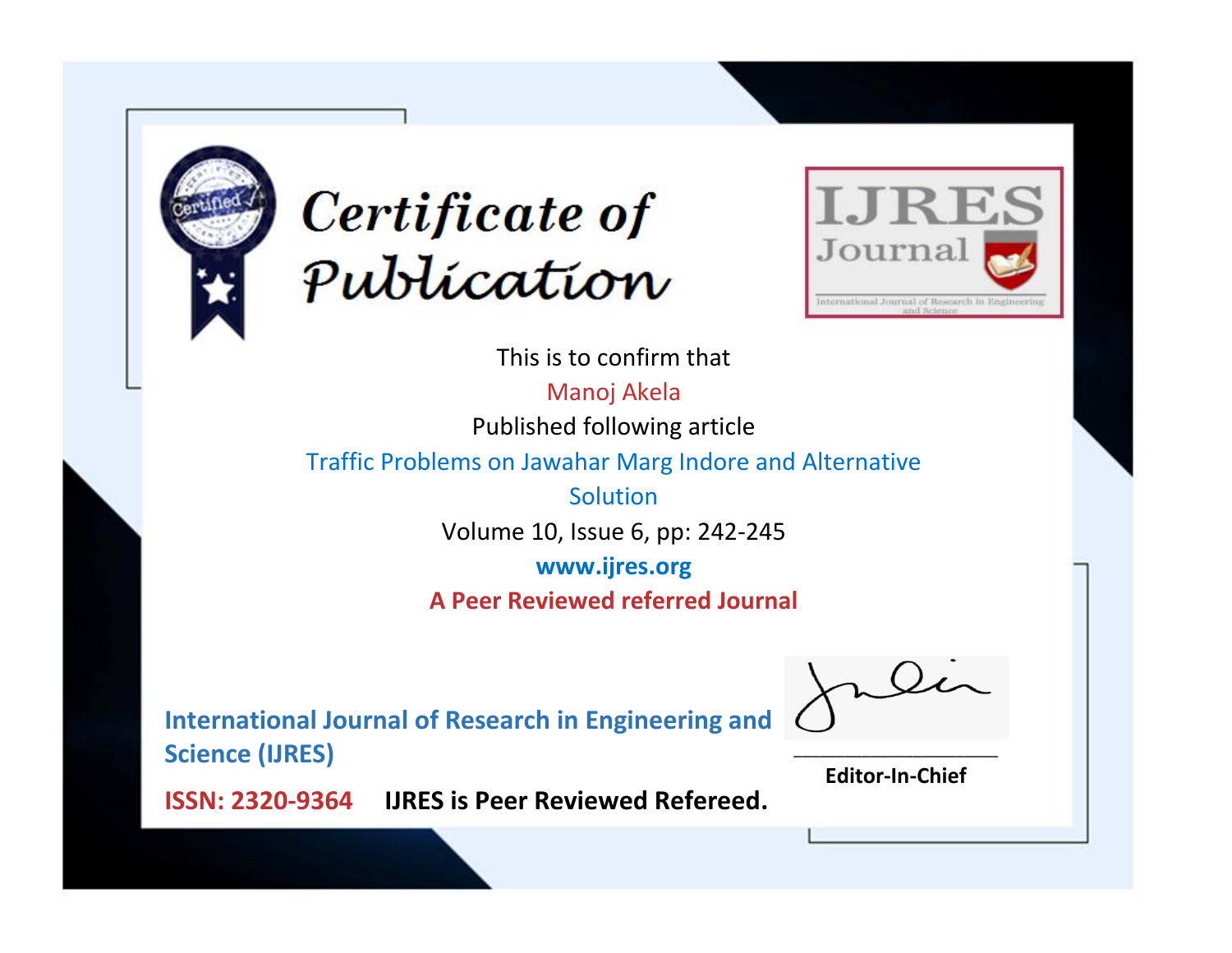



This is to confirm that Saurabh V. Samel Published following article Traffic Problems on Jawahar Marg Indore and Alternative Solution Volume 10, Issue 6, pp: 242-245 **www.ijres.org A Peer Reviewed referred Journal**

**International Journal of Research in Engineering and Science (IJRES)**

\_\_\_\_\_\_\_\_\_\_\_\_\_\_\_\_\_\_\_\_\_\_\_\_ **Editor-In-Chief**

**Journal.**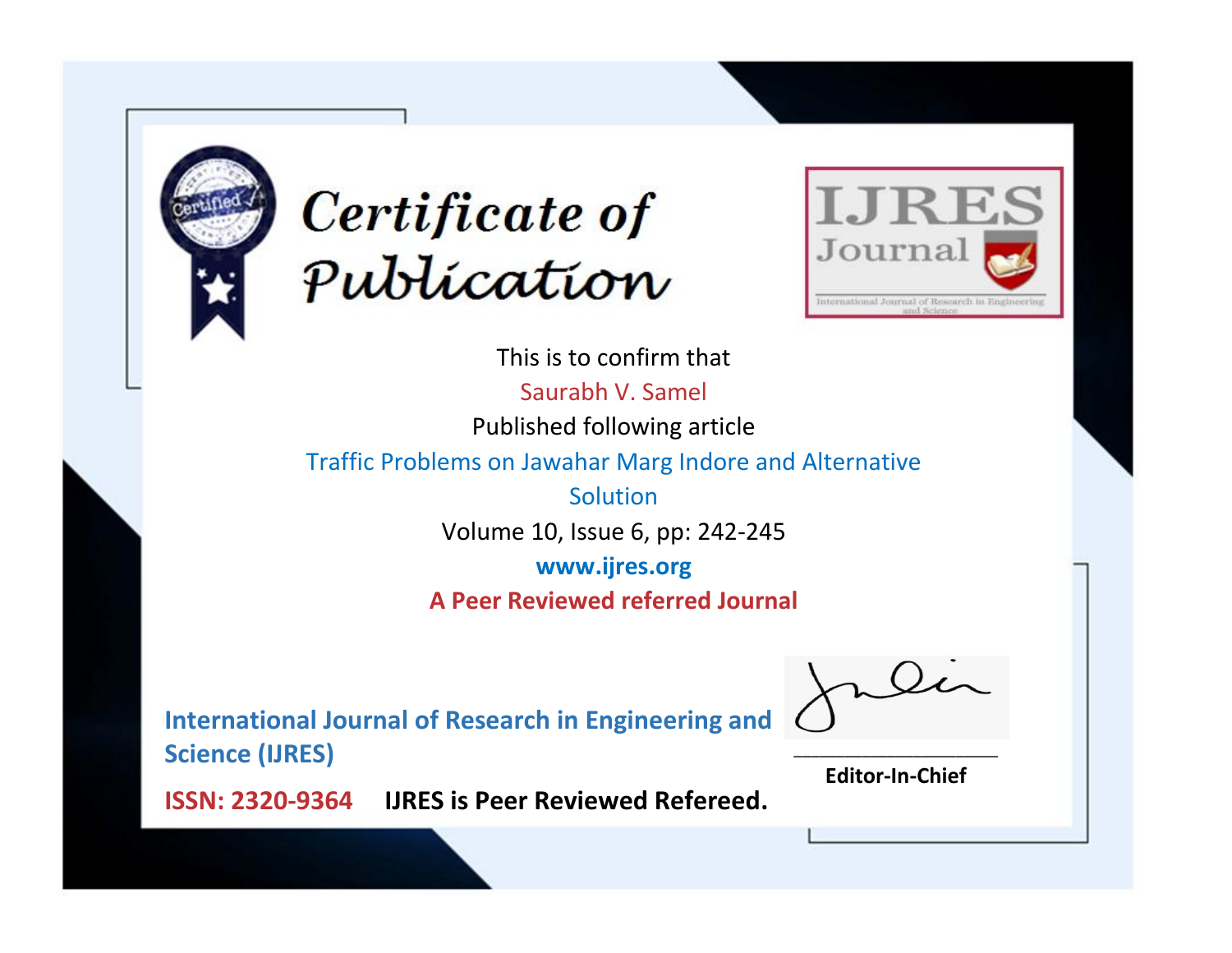



This is to confirm that S.B. Mohammed Fouzan Published following article Traffic Problems on Jawahar Marg Indore and Alternative Solution Volume 10, Issue 6, pp: 242-245 **www.ijres.org A Peer Reviewed referred Journal**

**International Journal of Research in Engineering and Science (IJRES)**

\_\_\_\_\_\_\_\_\_\_\_\_\_\_\_\_\_\_\_\_\_\_\_\_ **Editor-In-Chief**

**Journal.**